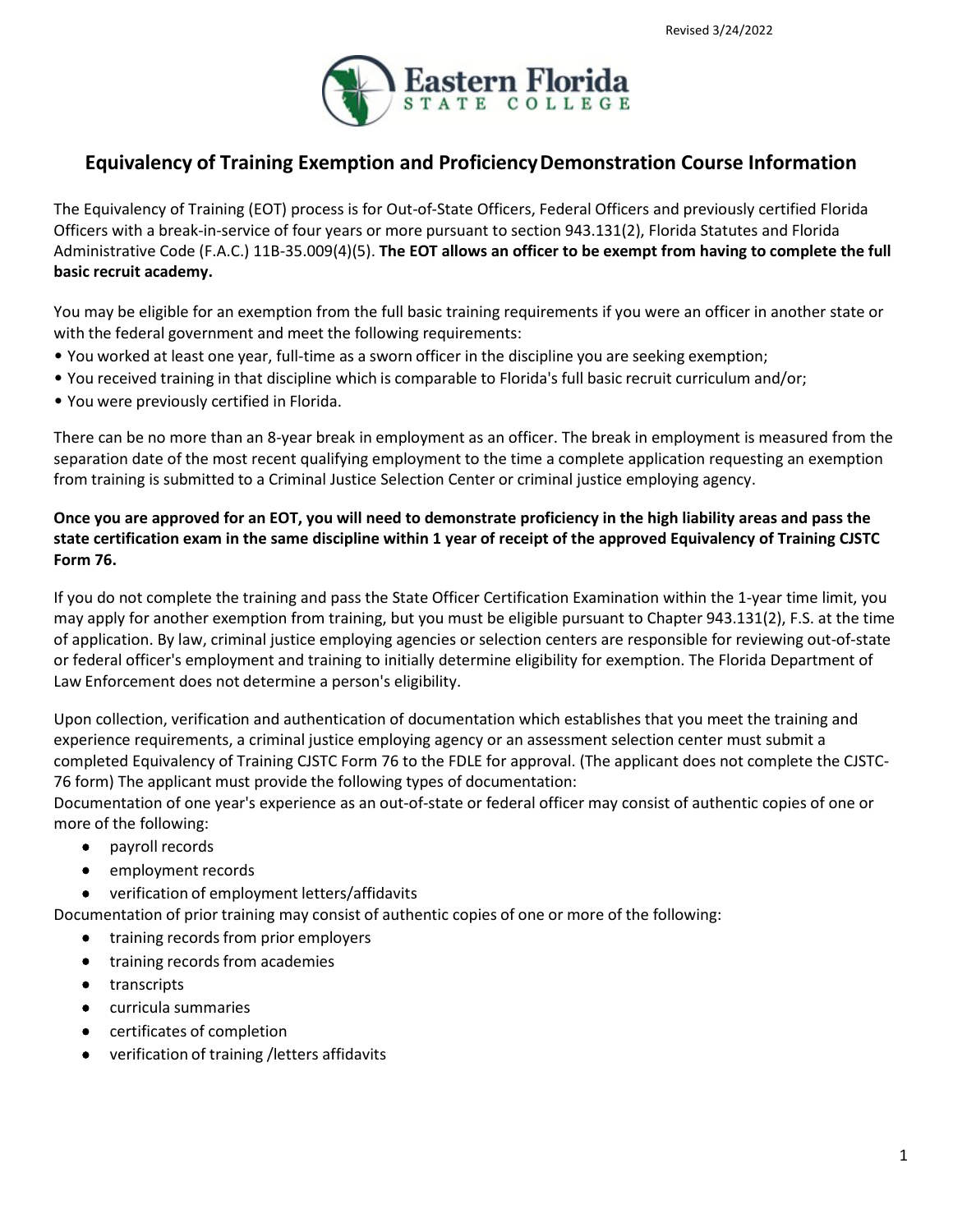# **Steps For Out-of-State, Federal or Previously Sworn Florida Officers To Become Certified in Florida**

#### **Step 1 - Obtain CJSTC Form 76 Equivalency of Training Exemption Approval:**

Contact [a Criminal Justice Selection Center o](http://www.fdle.state.fl.us/CJSTC/Officer-Requirements/Selection-Center-Listing.aspx)r criminal justice employing agency and complete their application process to determine eligibility to be exempt from completing a basic recruit training course. If approved, you will be issued an Equivalency of Training CJSTC Form 76. **Eastern Florida State College's Selection Center is Brevard Police Testing.** For more information on how to apply please visit: [http://www.easternflorida.edu/academics/public-safety](http://www.easternflorida.edu/academics/public-safety-institute/brevard-police-testing-selection-center/equivalency-of-training/how-to-apply.cfm)[institute/brevard-police-testing-selection- center/equivalency-of-training/how-to-apply.cfm](http://www.easternflorida.edu/academics/public-safety-institute/brevard-police-testing-selection-center/equivalency-of-training/how-to-apply.cfm) **Cost**: Out of State Officers: \$350, Inactive Florida Officer Recertification: \$200 Brevard Police Testing & Selection Center location: 3865 North Wickham Rd., Melbourne, FL 32935. Telephone (321) 433-5638, Email [policeinfo@easternflorida.edu](mailto:policeinfo@easternflorida.edu)

#### **Step 2 – Pass the Equivalency of Training Proficiency Demonstration Course**

During the course, you will demonstrate proficiency in high liability areas of Firearms, First Aid, Defensive Tactics, and Vehicle Operations (LE only), in accordance to FDLE CJSTC Forms 4, 5, 6, and 7. **If your CJSTC Form 76 is NOT approved prior to the start of the EOT Course you will NOT be allowed to attend.** The training center personnel will issue you a voucher to allow you to take the State [Officer Certification](http://www.fdle.state.fl.us/CJSTC/Exam/Exam-Home.aspx) Examination**.**

**The Eastern Florida State College EOT Course Application is located at the end of this packet**. Please read the instructions carefully to submit the application along with a copy of your CJSTC Form 76. Once your completed application has been approvedand accepted, you will receive a seat confirmation.

#### **Step 3 – Register to take the State Officer Certification [Examination](http://www.pearsonvue.com/fdle/)**

You can register for the State Exam with Brevard Police Testing Center. The cost is \$150. The date you take the examination must be after the completion date of your EOT training class. You may have up to 3 attempts to pass the examination provided all attempts are within the 1-year time limit. If you are unable to complete the requirements within the 1 year time limit, you may apply for an additional exemption from training, however, you may only have 3 attempts to successfully complete the examination regardless of how many exemptions from training you are granted. After 3 attempts, you would have to complete a full basic recruit training academy.

#### **Step 4 - Obtain employment as a sworn officer**

Obtain employment in a sworn position with a criminal justice agency who will conduct your background investigation and complete the process for certification. Here is a link to the address list [of all Florida criminal](http://www.fdle.state.fl.us/CJSTC/Publications/Criminal-Justice-Agency-Addresses.aspx) justice agencies. Contact the criminal justice agency of your choice forspecific informationconcerning job vacancies.

## **Equivalency of Training Proficiency Demonstration Course Overview:**

The EOT Course consists of high liability proficiency demonstration and a legal review. See below for a description of each part of the training.

**Defensive Tactics Training**- Demonstrate proficiency in defensive tactics techniques. Students will be subjected to but not limited to: Intense Body Movements, Rapid Evasive Movements, Pressure Point Pain Compliance, Joint Locks, Falling Techniques, Crawling, Jumping, Walking, Running, Standing, Kneeling, Prone Position, Body Tackles, Impact Weapons Training, and Hand to Hand Combat Impacts.

**Firearms Training**- Qualify in daytime handgun, nighttime handgun, and long gun proficiency, under time. Operate/fire handgun or automatic pistol and a shotgun from the standing, kneeling, prone, and covered position while walking and/or running under stressful conditions during day or night. Outdoor training.

**Firearms Qualification:** Daytime handgun using a Glock 17, 48 rounds, from the 25, 15, 7, 3, 1-yard lines. Nighttime handgun using a Glock 17, 36 rounds from the 7, 3-yard lines. Long gun qualification depends on weapon choice: Shot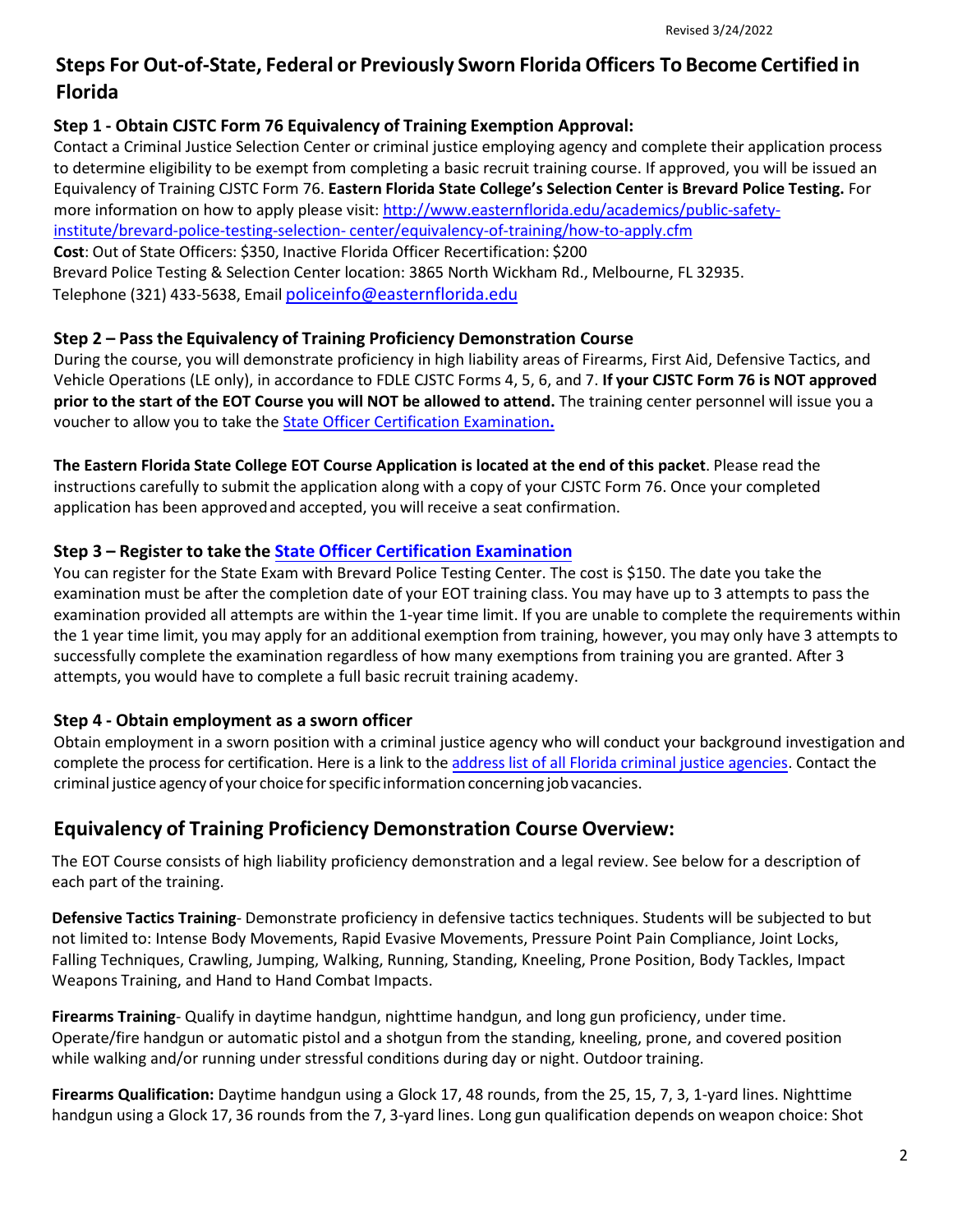gun using a Remington 870 12 gauge, 8 rounds 00 9 pellet from the 15-yard line, OR Ruger AR 15 556/.223, 20 rounds from the 25-yard line.

**First Aid Training-** Demonstrate proficiency**.** Airway Care – Adult/Child/Infant; CPR – One and two-person Adult, CPR child and infant; Patient Assessment; Treating for Shock, Bleeding, Musculoskeletal and Soft Tissue Injuries, Moving patients, Spinal Cord Injuries. Perform a dummy drag and lift/move patients.

**Vehicle Operations Training (Law Enforcement Only) –** Demonstrate proficiency in daytime and nighttime: Figure 8, Backing, Braking, Cornering, Emergency Evasive, Serpentine, Slide Recovery. Students will be subject to but not limited to: Aggressive Motion, Rapid Motion, Rapid Vehicle Acceleration, and Abrupt Stops. Outdoor training.

**Academic Learning:** A Legal review is conducted in air-conditioned classrooms. Breaks are provided throughout theday. Students are required to sit for at least sixty (60) minutes at a time.

## **EOT Course Payment**

Tuition must be paid on the first day of class. Payment can be made by cash, check or money order. Credit card payments incur a 2.75% convenience fee. If you plan to use military benefits, this course is considered "continuing education" and therefore, our Military and Veteran's Service Center cannot certify your enrollment in this course to the VA until the last day when you finish the course. **This means that they CANNOT give you a deferment, and you will need to be prepared to pay upfront for this course and then receive your reimbursement approximately 6-8 weeks after the course.** For more information, please contact our Military and Veteran's Service Center at 321-433-7880 or [MVRS@easternflorida.edu](mailto:MVRS@easternflorida.edu) **Tuition Costs:** Law Enforcement: \$750.00, Corrections: \$600.00

## **EOT Course Required Equipment & Supplies**

**Defensive Tactics:** Mouth guard. Wear loose clothing, sweatpants or BDU style pants with cargo pockets and a t-shirt. No Red shirts (red is for instructors only). Athletic shoes with socks, soft soles only. Water and sports drinks

**Firearms:** EFSC provides Ammunition, Weapon, belt, holster, eye protection, and full ear protection. There will be no substitution on these items. You cannot use your own weapon and/or equipment. See the previous page under EOT Proficiency Demonstration Course Overview for a description of the weapons and course of fire. Sleeved shirt (no tank tops), pants with a large cargo pocket for ammunition, baseball cap. No Red shirts or hats. Shoes that provide full protection to the foot (tennis shoes are acceptable). Sunscreen, insect spray and rain gear.

**Vehicle Operations:** Wear casual loose clothing such as t-shirt with BDU's, jeans or casual pants and athletic shoes. No Red shirts or hats. Sunscreen, insect spray and rain gear.

**First Aid:** Classroom training. Wear casual, comfortable attire. No shorts. You will be performing CPR and bandaging techniques. Closed toed shoes are required.

**Legal Review:** Classroom training. Wear casual, comfortable attire. No Shorts or Flip Flops

**Textbooks:** Cost is approximately \$10 each, prices may vary by term. The newest version of curriculum is released by FDLE on July 1 of each year. When purchasing books in advance of a class, purchase the correct curriculum **version** for the class you plan to attend. **For example**, if your class is starting **prior** to July 1, 2022, you should purchase the 2021 version. If your class is starting **on or after** July 1, 2022, you should purchase the 2022 version.

**Law Enforcement Books:** Law Enforcement Academy, Florida Basic Recruit Training Program – Volume 1, **and** High Liability Florida Basic Recruit Training Program – Volume 2

**Corrections Books:** Corrections, Florida Basic Recruit Training Program – Volume 1, **and** High Liability Florida Basic Recruit Training Program – Volume 2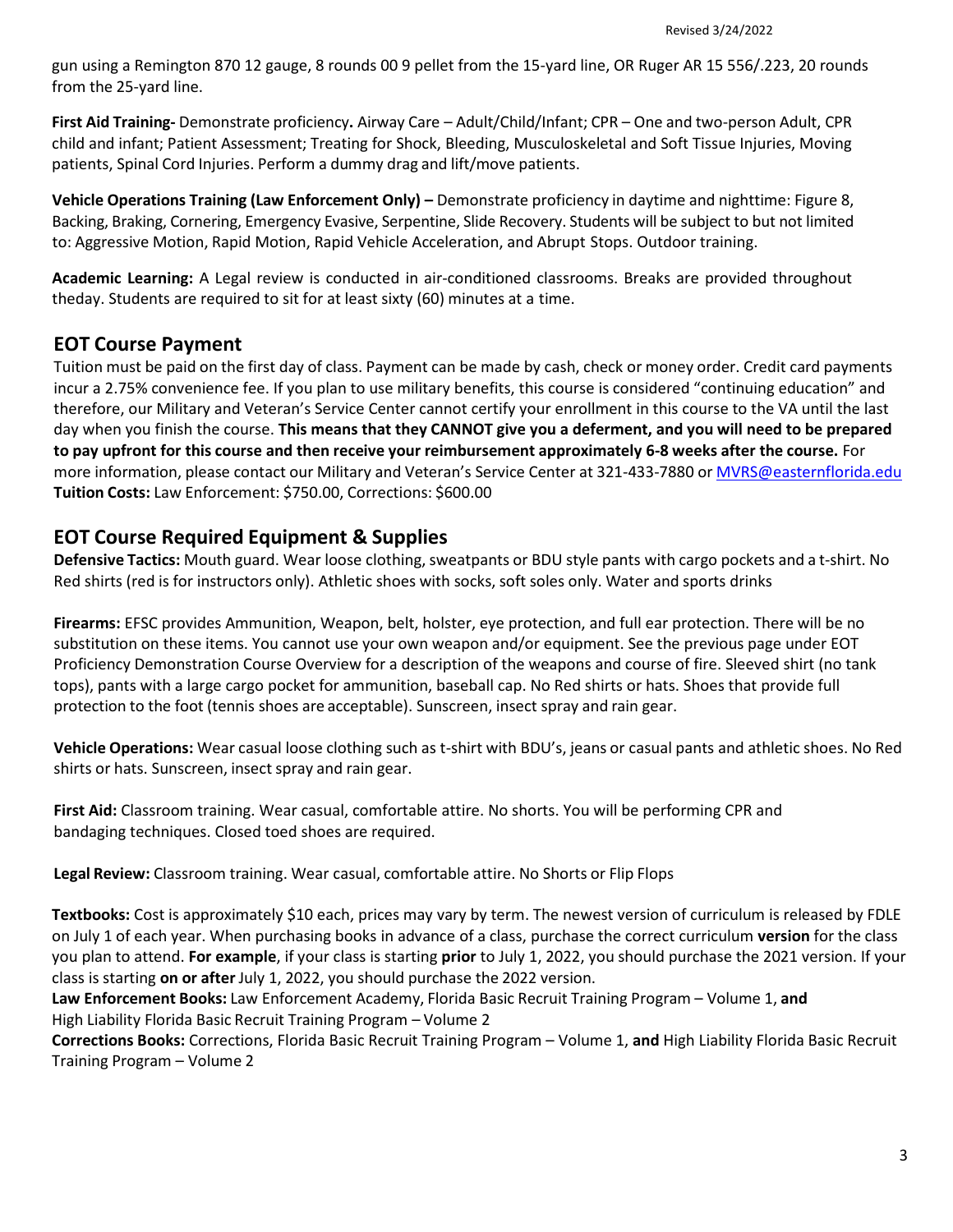**Purchasing Textbooks on Campus:** Purchase in person at the Melbourne Campus bookstore: 3865 North Wickham Rd, Building #3, Melbourne FL 32935. Open Monday – Thursday 8am – 6pm. Telephone (321) 433-5677.

**Purchasing Textbooks Online: If you attempt to order your books online and the bookstore advises that they are out of** stock, contact the EOT coordinator for assistance using the contact information provided in this information packet. Online ordering can be a confusing process because you have to choose the right combination of course and section numbers for the books to display. This is because our bookstore is tied into our college course system for the training blocks that are running in the current basic recruit academies.

Go to <https://easternflorida.bncollege.com/shop/brevard-cc/page/find-textbooks>

**Campus** – Choose "Melbourne & EFSC Online"

Choose the term, course, and section: You may have to try more than one combination of course numbers and section numbers to see the required books.

**Term** – Choose the term based on when the class occurs. Spring Term (January – Mid May), Summer Term (Mid May – First Week of August), Fall Term (Mid August – December)

**Department** – Choose [CJK]

**Course** – Choose [0002] (or any number combination that will show you the required books) **Section** – Choose [01M] (or any number combination that will show you the required books) Click FIND MATERIALS FOR 1 COURSE Select your books: (You DO NOT need the Source Book for EOT):

**Law Enforcement:** Law Enforcement Academy Volume 1 **and** High Liability Curriculum Volume 2

**Corrections:** Correctional Curriculum Volume 1 **and** High Liability Curriculum Volume 2

Follow the prompts to add your selection to your cart and to check out.

# **State Officer Certification Exam (SOCE)**

**Be mindful of the one-year expiration date on your CJSTC 76 Form. There are no exceptions for this.** There are 200 questions on the exam. The questions are taken directly from of the Florida Basic Recruit Training Program textbooks. These books are all you need to study in order to pass. EFSC and FDLE only recommend and approve the Florida Basic Recruit Training Program books. You should purchase and study the books months ahead of your state exam date. The EOT course is proficiency based only and does not teach you the curriculum. EFSC includes a complimentary legal review. However, the legal review is not a substitute for studying the books.

The exam is written for a basic recruit academy graduate. You should approach the material with the mindset of a Basic Recruit, not as an experienced Corrections/Law Enforcement professional. Do not try to memorize the material, try to learn the concepts. It is more important to understand and know how to apply the material. Do not try to memorize the numbers of the Florida State Statue (FSS) and Florida Administrative Code (FAC). These numbers might be used as a reference to the material or as indicator on the SOCE, however, in most circumstances you do not need to recall the exact FSS or FAC number. Know the elements of the crimes and take the time to know case law along with the outcome and effect, not only for the SOCE, but also for agency interviews.

**For more information on the SOCE exam, and FAQ's, click this link:**

[https://home.pearsonvue.com/getattachment/b23df8ae-eb39-463c-ba04-](https://home.pearsonvue.com/getattachment/b23df8ae-eb39-463c-ba04-620ad2e30de1/Florida%20Department%20of%20Law%20Enforcement%20FAQ%20State%20Officer%20Certification%20Exam.aspx)

[620ad2e30de1/Florida%20Department%20of%20Law%20Enforcement%20FAQ%20State%20Officer%20Certific](https://home.pearsonvue.com/getattachment/b23df8ae-eb39-463c-ba04-620ad2e30de1/Florida%20Department%20of%20Law%20Enforcement%20FAQ%20State%20Officer%20Certification%20Exam.aspx) [ation%20Exam.aspx](https://home.pearsonvue.com/getattachment/b23df8ae-eb39-463c-ba04-620ad2e30de1/Florida%20Department%20of%20Law%20Enforcement%20FAQ%20State%20Officer%20Certification%20Exam.aspx)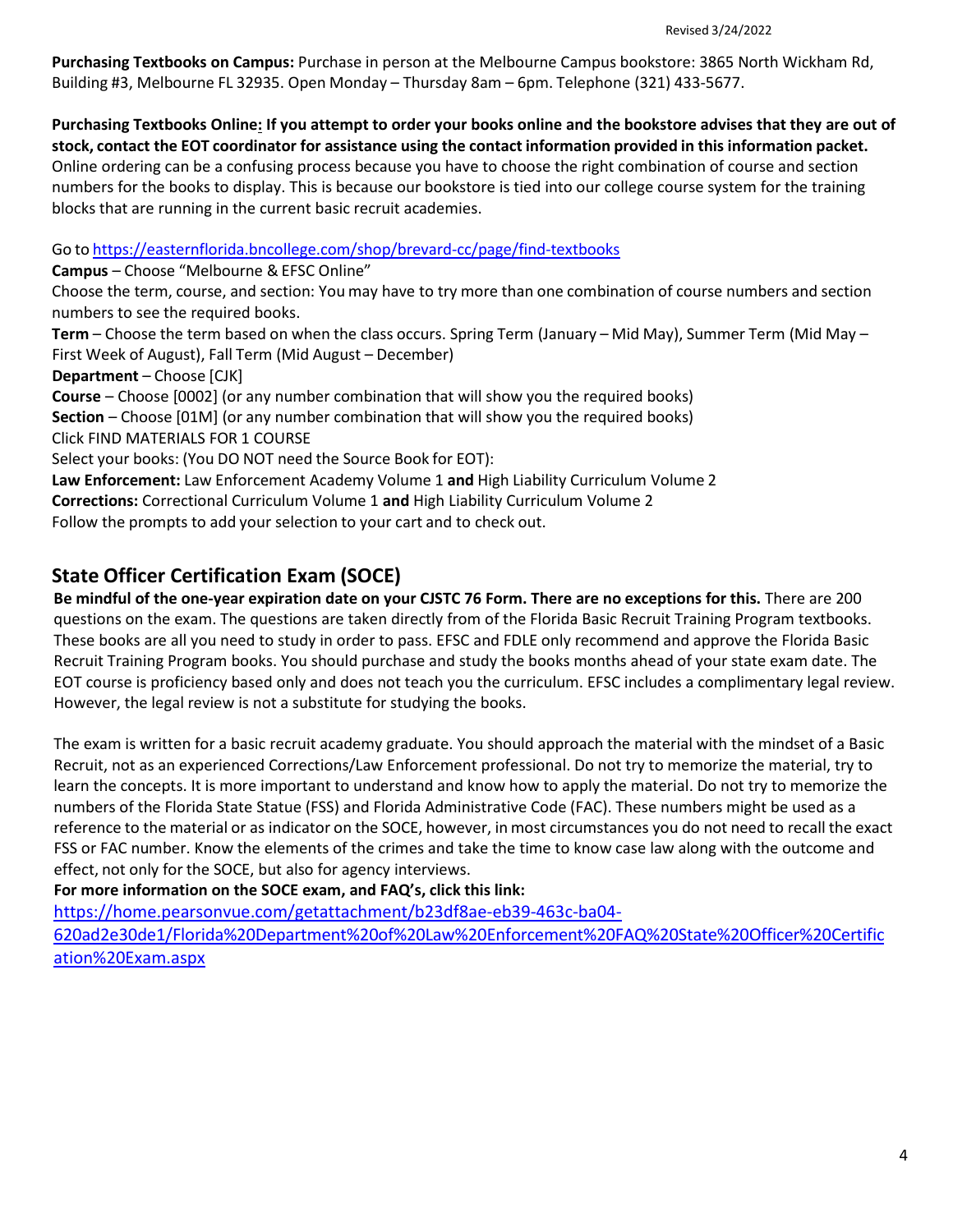# **Equivalency of Training Course Schedule**

Sample Schedule is listed below, **but subject to change. Days could be cut short, cancelled, or extended based on weather.** There will be an orientation at 8am on the first day to go over the schedule and training locations.

| <b>DATE</b>         | <b>TIMES</b>                            | <b>SUBJECT</b>                                                                                                      | <b>REPORTING LOCATION</b>                                                                                                                                                           |
|---------------------|-----------------------------------------|---------------------------------------------------------------------------------------------------------------------|-------------------------------------------------------------------------------------------------------------------------------------------------------------------------------------|
| Monday              | 8AM-12PM<br>$12PM - 1PM$<br>$1PM - 6PM$ | <b>Defensive Tactics</b><br><b>LUNCH BREAK</b><br><b>Defensive Tactics</b>                                          | <b>EFSC Melbourne Campus</b><br>3865 N Wickham Rd<br>Melbourne FL 32935, Bldg 8, Room 124                                                                                           |
| Tuesday             | 8AM-12PM<br>$12PM - 1PM$<br>$1PM - 7PM$ | Firearms<br><b>LUNCH BREAK</b><br>Firearms                                                                          | <b>EFSC Firearms Training Complex</b><br>2955 Pluckebaum Rd<br>Cocoa, FL 32926                                                                                                      |
| Wednesday           | $8AM - 3PM$                             | Firearms<br>(Night Fire at Indoor Range)                                                                            | The Gun Site Indoor Range<br>125 South Banana River Dr<br>Merritt Island, FL 32953                                                                                                  |
| Thursday<br>LE Only | 7AM - 5PM<br>$5PM - 6PM$<br>6PM-10PM    | <b>Vehicle Operations</b><br><b>DINNER BREAK</b><br><b>Vehicle Operations</b>                                       | <b>EFSC Palm Bay Campus</b><br>250 Community College Parkway<br>Driving Pad Bldg 5 (south end of<br>campus) Palm Bay FL 32909                                                       |
| Friday<br>LE Only   | 7AM - 5PM<br>$5PM - 6PM$<br>6PM-10PM    | <b>Vehicle Operations</b><br><b>DINNER BREAK</b><br><b>Vehicle Operations</b>                                       | <b>EFSC Palm Bay Campus</b><br>250 Community College Parkway<br>Driving Pad Bldg 5 (south end of<br>campus) Palm Bay FL 32909                                                       |
| Saturday            | 8AM - 4PM                               | Review of Legal Curriculum                                                                                          | <b>EFSC Palm Bay Campus</b><br>250 Community College Parkway<br>Driving Pad Bldg 5 (south end of<br>campus) Palm Bay FL 32909                                                       |
| <b>Sunday</b>       | 1PM-10PM                                | Review of Legal Curriculum                                                                                          | <b>EFSC Palm Bay Campus</b><br>250 Community College Parkway<br>Driving Pad Bldg 5 (south end of<br>campus) Palm Bay FL 32909                                                       |
| <b>Monday</b>       | 7AM-12PM<br>$12PM - 1PM$<br>1PM-5PM     | Medical<br><b>LUNCH BREAK</b><br>Medical                                                                            | <b>EFSC Melbourne Campus</b><br>3865 N Wickham Rd<br>Melbourne FL 32935, Bldg 8, Room 134                                                                                           |
| <b>Tuesday</b>      | 8AM-12PM<br>$12PM - 1PM$<br>1PM-5PM     | Medical<br><b>LUNCH BREAK</b><br>Medical                                                                            | <b>EFSC Melbourne Campus</b><br>3865 N Wickham Rd<br>Melbourne FL 32935, Bldg 8, Room 134                                                                                           |
| Wednesday           | <b>OFF</b>                              | Students should use this as a review<br>day to study for the State Exam                                             |                                                                                                                                                                                     |
| Thursday            | <b>State Exam</b>                       | Student can choose to take the<br>State Exam immediately following<br>the course or wait for a future test<br>date. | State Exam will be offered by Brevard<br>Police Testing and Selection Center on a<br>regular basis at the end of each month.<br>Contact BPTC for testing dates at (321)<br>433-5638 |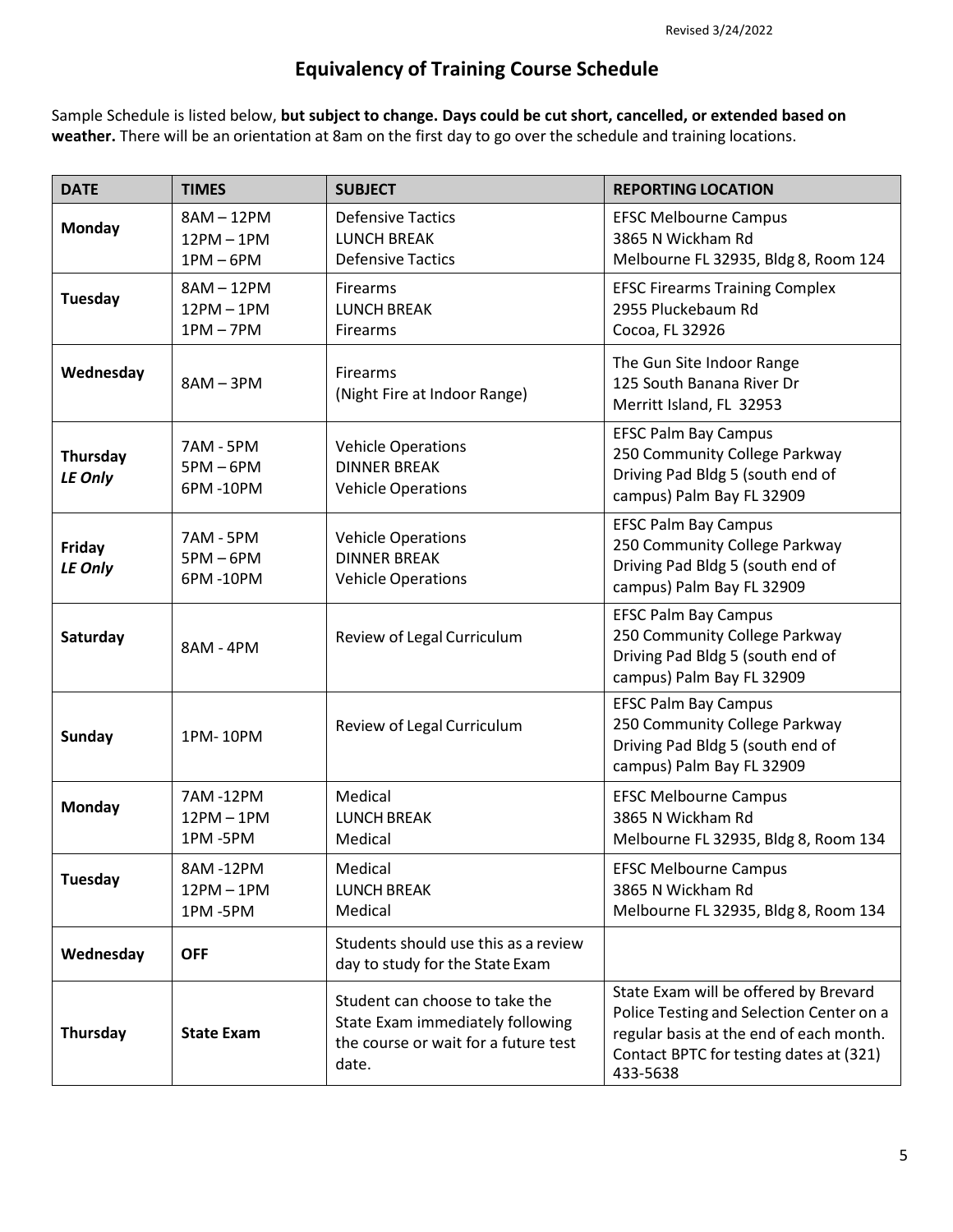# **Eastern Florida State College - Public Safety Institute**

# **Application for Equivalency of Training High Liability Proficiency Demonstration Course**

**This COMPLETE application AND your CJSTC 76 Form must be received2 weeks PRIOR to the start date of the course** 

**Send your completed application to the program coordinator via email (preferred), by fax, or by US Mail.** 

| Email: | **Preferred method** Scan and send your course application to<br>Lisa Charpentier at charpentier   @easternflorida.edu |
|--------|------------------------------------------------------------------------------------------------------------------------|
| Fax:   | (321) 433-5026. Please follow up your fax with an email to so we<br>can retrieve your fax.                             |
| Mail:  | <b>Eastern Florida State College</b><br><b>Attention: Lisa Charpentier (EOT)</b>                                       |
|        | <b>Public Safety Institute</b>                                                                                         |
|        | <b>Building 8, Room 201E</b>                                                                                           |
|        | 3865 N Wickham Road                                                                                                    |
|        | Melbourne, FL 32935                                                                                                    |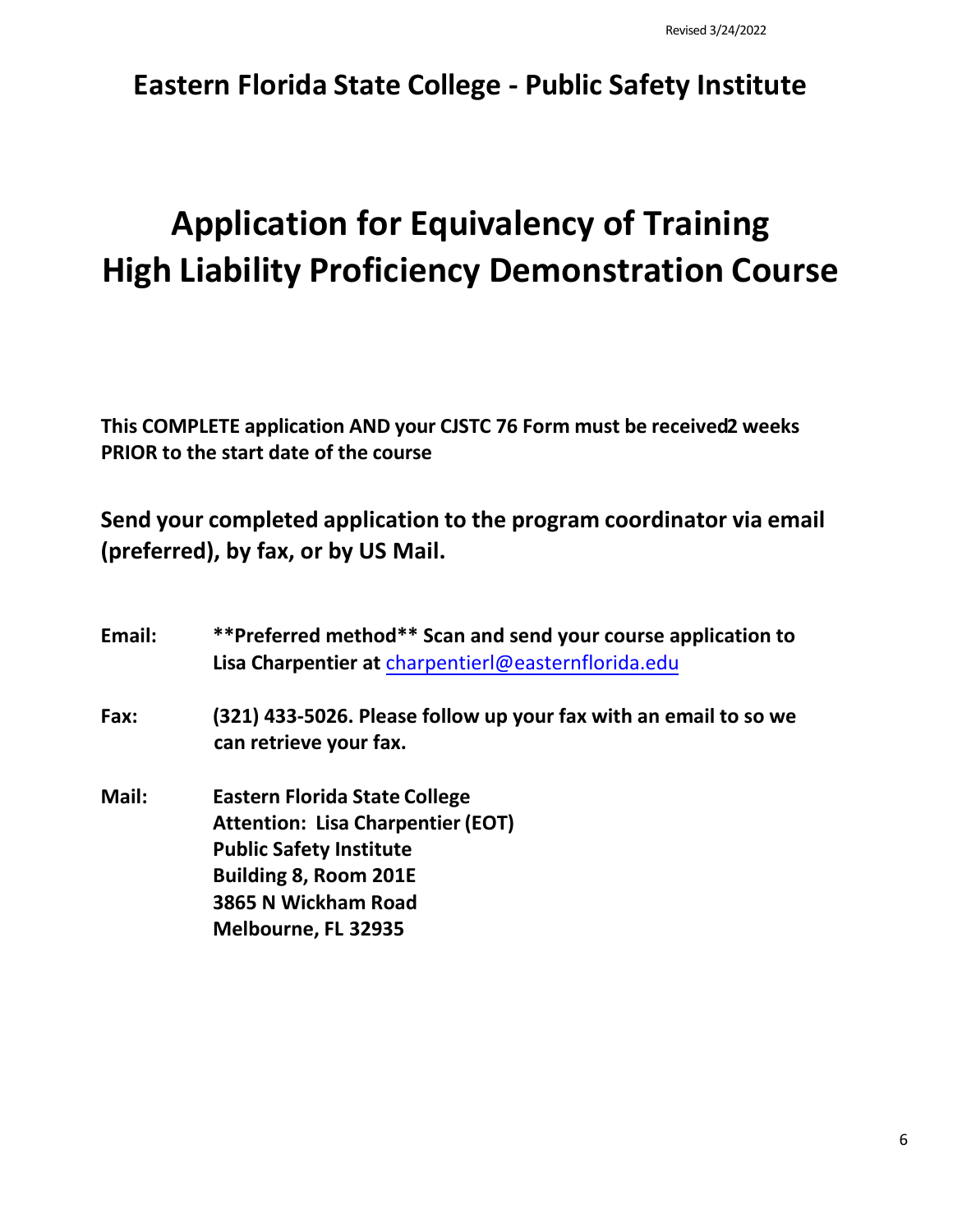| Office Use Only: Received: | Confirmed |
|----------------------------|-----------|
|                            |           |

**Office Use Only**: Received:\_\_\_\_ Confirmed:\_\_\_\_ Student ID Number**: B\_\_\_\_\_\_\_\_\_\_\_\_\_\_\_\_\_\_**

## **Equivalency of Training Seat Reservation / Course Registration Form**

**Choose your program**: □ Law Enforcement, \$750 Corrections, \$600

**Choose your course dates:**

 $\Box$  EQ 22-1 February 14-22, 2022 (State Exam Date: February 24)  $^*$ 

EQ 22-2 April 11-19, 2022 (State Exam Date: April 21) \*

 $\sqrt{2}$  EQ 22-3 June 13-21, 2022 (State Exam Date: June 23)  $^*$ 

EQ 22-4 October 10-18, 2022 (State Exam Date: October 20) \*

**\*NOTE: Make sure your travel plans include the state exam AND register for the state exam before making your travel plans.** Registration is on a first come, first serve basis. You are not required to take the exam immediately following the course. **HOWEVER**, you only have one calendar year from the date you of your CJSTC form 76 approval to pass the EOT course (proficiency demonstration) **AND** pass the state exam.

**The following information is required for input into FDLE's ATMS system and to create an EFSC student ID number for course registration.**

| Last                                                                                                            | First                             | Middle |
|-----------------------------------------------------------------------------------------------------------------|-----------------------------------|--------|
|                                                                                                                 |                                   |        |
| <b>Street address</b>                                                                                           |                                   |        |
|                                                                                                                 |                                   |        |
|                                                                                                                 |                                   |        |
|                                                                                                                 |                                   |        |
| Social Security Number: 1990 1991 1992 2010 1994 2010 2021 2031 2040 2051 2052 2054 2055 2056 2057 2058 2059 20 |                                   |        |
| <b>Ethnicity (Check one or more)</b>                                                                            | <b>New Ethnicity: (Check one)</b> |        |
| $\Box$ A. American Indian or Alaskan Native                                                                     | $\Box$ A. Hispanic or Latino      |        |
| $\Box$ B. Asian or Pacific Islander                                                                             | B. Not Hispanic or Latino         |        |
| C. Black or African American                                                                                    |                                   |        |
| $\Box$ D. Hispanic                                                                                              | Gender: (Check one)               |        |
| $\Box$ E. Native Hawaiian or Other Pacific Islander                                                             | $\Box$ A. Male                    |        |
| $\Box$ F. White, Not of Hispanic Origin                                                                         | $\sf J$ B. Female                 |        |
| $\Box$ G. Other                                                                                                 | $\perp$ C. Null                   |        |
| <b>Emergency Contact Information</b>                                                                            |                                   |        |
|                                                                                                                 |                                   |        |
|                                                                                                                 |                                   |        |
|                                                                                                                 |                                   |        |

**Signature of Applicant Date**

**See Important Note below on state exam dates before making travel plans.**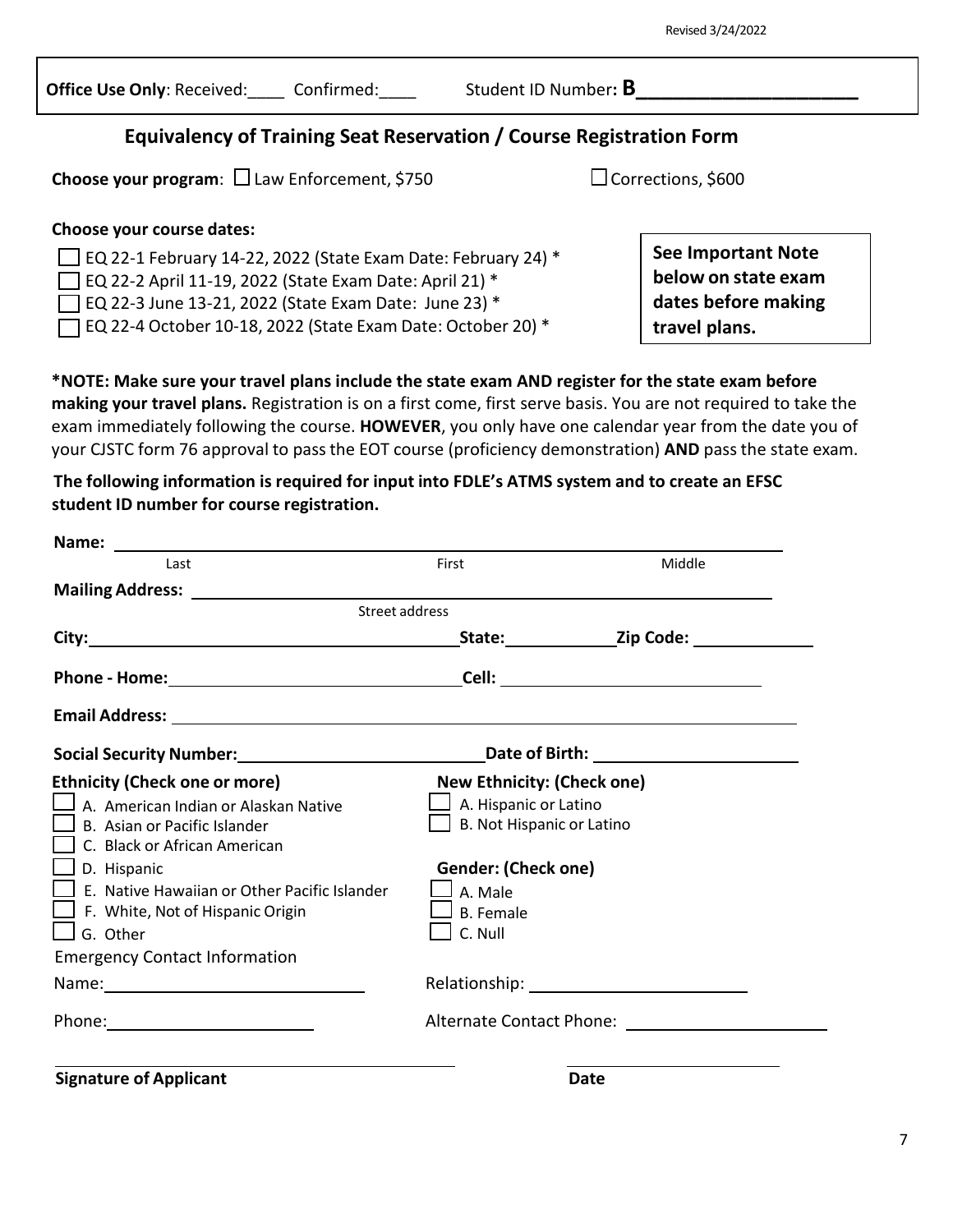### **EASTERN FLORIDA STATE COLLEGE - PUBLIC SAFETY INSTITUTE AUTHORIZATION FOR RELEASE OF INFORMATION**

The Family Educational Rights and Privacy Act (FERPA), also known as the BUCKLEY ACT, is a federal law regarding the privacy of student records and the access to these records.

As a student attending the Eastern Florida State College's Public Safety Institute Basic Law Enforcement Academy, Basic Correctional Academy, Advanced & Specialized Training, or Equivalency of Training to gain or maintain certification, I recognize that certain records that pertain to me are being developed and maintained which may fall under the protections of FERPA.

I also understand that there may be some potential need for these records to be released to: current criminal justice employers, and/or potential employers, during FDLE audits, or in any other event that the staff of the Brevard Police Testing and Selection Center or the Public Safety Institute deems it appropriate to release my records.

These records would include, but are not limited to:

- Attendance reports
- Grades / Transcripts
- Disciplinary reports
- Submitted memoranda
- Coordinator and/or instructor evaluations or written comments on any topic
- Student proficiency scores
- Injury reports
- Any other reports, written, emailed, videotaped, or orally communicated, that may assist an employing agency or prospective employing agency in determining the suitability of the student forlaw enforcement.

I understand and agree, that by signing this document, I am agreeing to allow the Eastern Florida State College, Public Safety Institute and/or the Brevard Police Testing and Selection Center to release any and all of my student records or information to the FDLE or to any employing criminal justice agency or any prospective employing criminal justice agency for the purpose of audit, certification, determining my current employment status, or in determining my prospective suitability for employment.

Furthermore, I agree to hold harmless Eastern Florida State College, the Public Safety Institute, the Brevard Police Testing and Selection Center and all members of their respective staffs from any and all liability arising from the release of my student records.

| Printed Name of Affiant                                         | Signature of Affiant | Date              |
|-----------------------------------------------------------------|----------------------|-------------------|
| The foregoing instrument was acknowledged before me by means of |                      | physical presence |
| <b>OR</b>                                                       |                      |                   |
| by                                                              | <b>Notary Stamp:</b> |                   |
| (Signature of Notary Public)                                    |                      |                   |
| (Print Name of Notary Public)                                   |                      |                   |
| Personally known     OR produced identification                 |                      |                   |
| Type of identification produced:                                |                      |                   |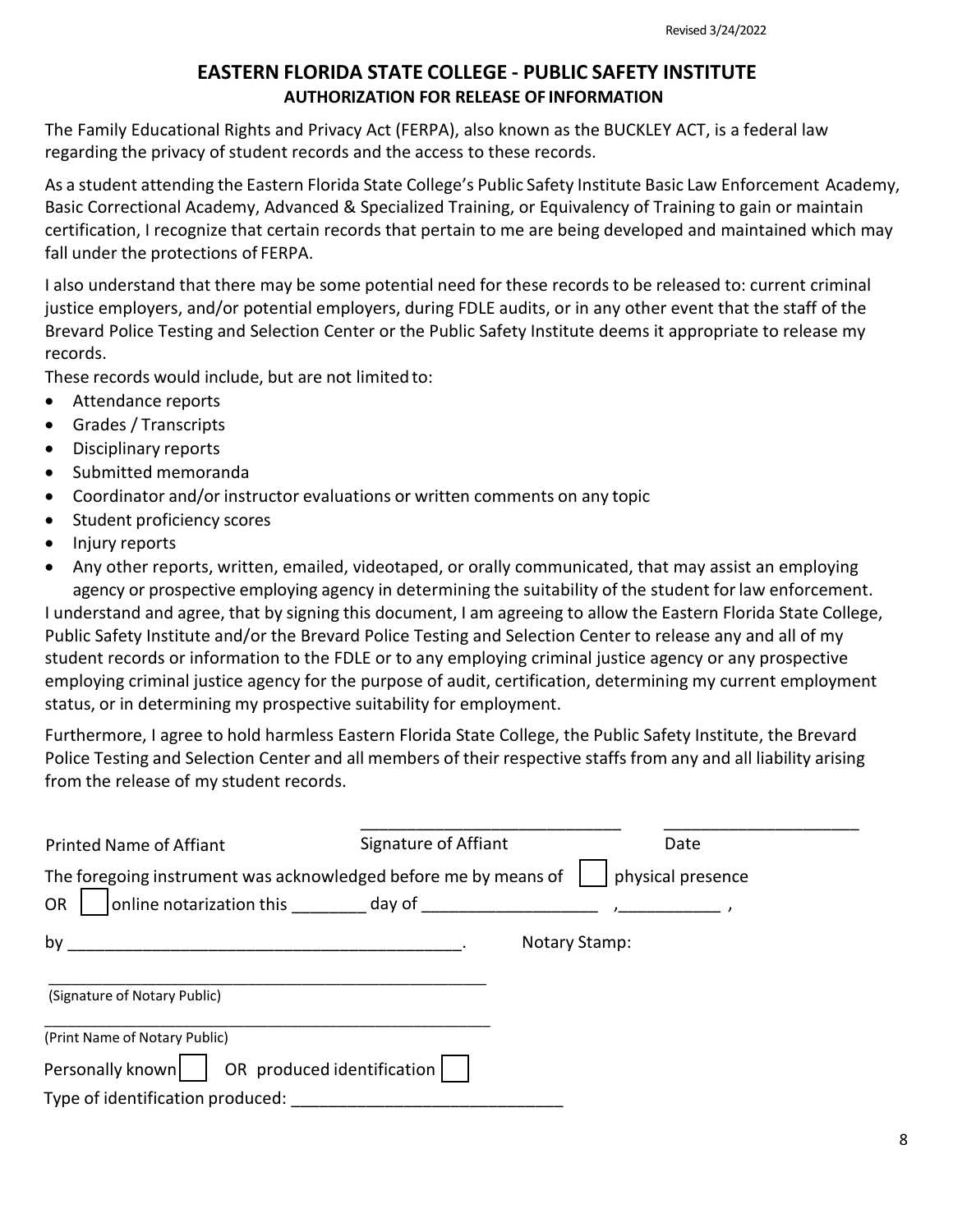# **EASTERN FLORIDA STATE COLLEGE – PUBLIC SAFETY INSTITUTE MEDICAL CLEARANCE**

# **Law Enforcement / Corrections / Equivalency of Training Program Overview**

**Attention Examining Physician:** Please review below the program overview of the various physical demands a student will encounter during the scope of their training. The program this student will be attending consists of High Liability Demonstration Training and course review. The following synopsis profiles the tasks required of the student. Please note, much if not all of the Physical Training, Firearms Training, and Vehicle Operations Training will be conducted outside, where students will be exposed to the Florida climate and other types of environmental factors.

**Defensive Tactics Training-** Students will be subject to but not limited to: Intense Body Movements, Rapid Evasive Movements, Pressure Point Pain Compliance, Joint Locks, Falling Techniques, Crawling, Jumping, Walking, Running, Standing, Kneeling, Prone Position, Body Tackles, Impact Weapons Training, and Hand to Hand Combat Impacts. In addition, there will be Physical Training for warm up (Please see Physical Training description below)

**Firearms Training-** Operate/fire handgun or automatic pistol and a shotgun from the standing, kneeling, prone, and covered position while walking and/or running under stressful conditions during day or night.

**First Aid Training-** Students will demonstrate: Airway Care – Adult/Child/Infant; CPR – One and two person Adult, CPR child and infant; Patient Assessment; Treating for Shock, Bleeding, Musculoskeletal and Soft Tissue Injuries, Moving patients, Spinal Cord Injuries. Perform a dummy drag and lift/move patients.

**Vehicle Operations Training (Law Enforcement/Equivalency Only) -** Students will be subject to but not limited to: Aggressive Motion, Rapid Motion, Rapid Vehicle Acceleration, and Abrupt Stops.

**Academic Learning:** Student academic learning is conducted in air-conditioned classrooms. Breaks are provided throughout the day. Students are required to sit for at least sixty (60) minutes at a time.

Patient's Name: Date of Birth:

Street Address:

City / State / Zip:

**To the Examining Physician:** The examination of this applicant should determine whether there is any physical reason that he/she cannot safely perform the physical demands associated with Corrections/Law Enforcement training for which this applicant has applied for. Physical disabilities identified by this examination **SHOULD NOT** be reported to Eastern Florida State College.

By my signature, I hereby attest that I have examined the above named patient and find they may participate in the physical demands of the Corrections/Law Enforcement program (As outlined in the Training Profile above).

**\_\_\_\_\_\_\_\_\_\_\_\_\_\_\_\_\_\_\_\_\_\_\_\_\_\_\_\_\_\_\_\_\_\_\_\_ Physician's Printed Name & Credentials** 

**\_\_\_\_\_\_\_\_\_\_\_\_\_\_\_\_\_\_\_\_\_\_\_\_\_\_\_\_\_\_\_\_\_\_\_**

**\_\_\_\_\_\_\_\_\_\_\_\_\_\_\_\_\_\_\_\_\_\_\_\_\_\_\_\_\_\_\_\_\_\_\_**

**\_\_\_\_\_\_\_\_\_\_\_\_\_\_\_\_\_\_\_\_\_\_\_\_\_\_\_\_\_\_\_\_\_ Signature of Physician** 

**\_\_\_\_\_\_\_\_\_\_\_\_\_\_\_\_ Date** 

**Address: \_\_\_\_\_\_\_\_\_\_\_\_\_\_\_\_\_\_\_\_\_\_\_\_\_\_\_**

**Name of Practice or Stamp Below:**

**\_\_\_\_\_\_\_\_\_\_\_\_\_\_\_\_\_\_\_\_\_\_\_\_\_\_\_\_\_\_\_\_\_**